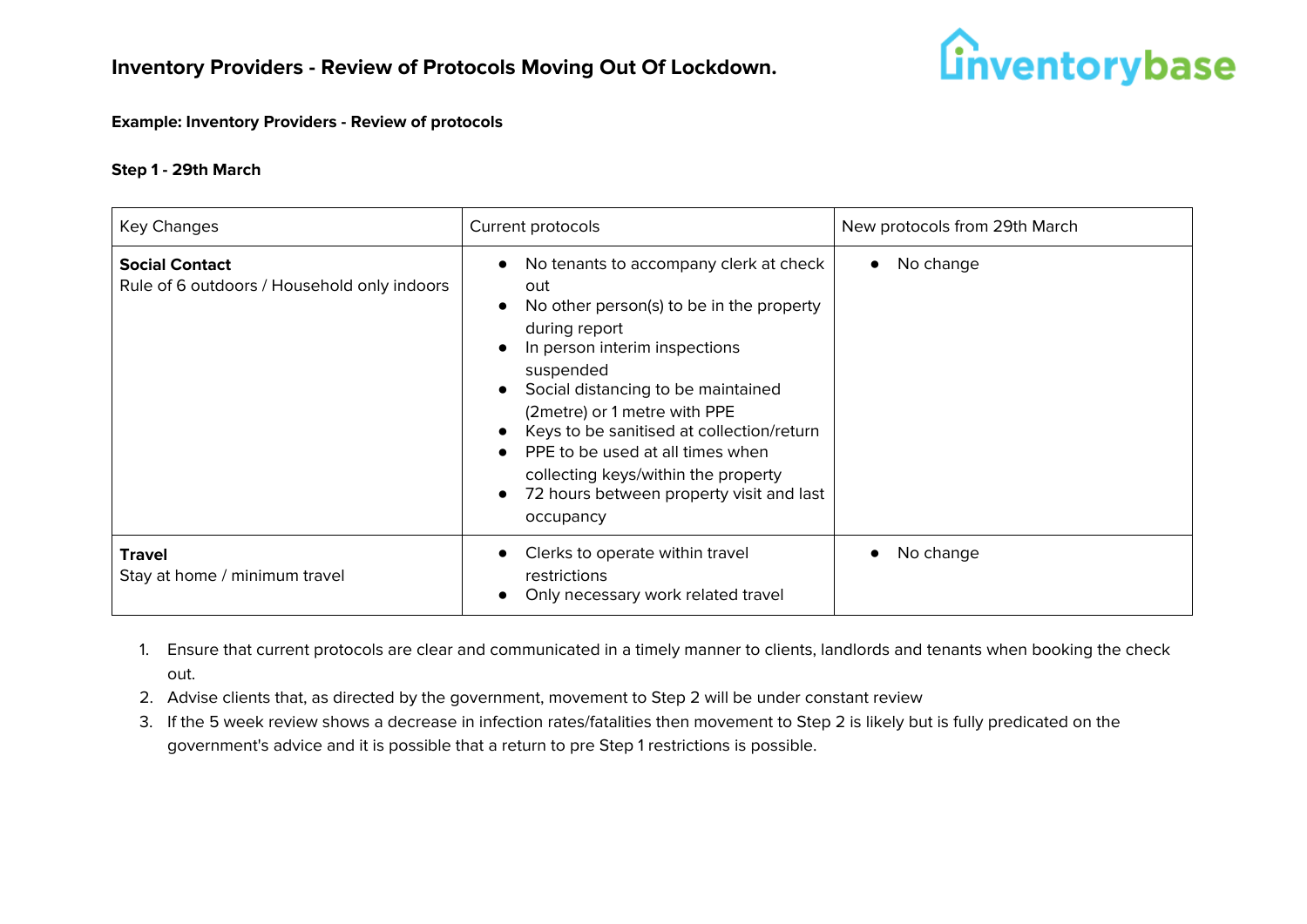

## **Step 2 - 12th April**

| Key changes                                                                                   | Current protocols                                                                                                                                                                                                                                                                                                                                                                                               | New protocols from 12th April                                            |
|-----------------------------------------------------------------------------------------------|-----------------------------------------------------------------------------------------------------------------------------------------------------------------------------------------------------------------------------------------------------------------------------------------------------------------------------------------------------------------------------------------------------------------|--------------------------------------------------------------------------|
| <b>Social Contact</b><br>Rule of 6 outdoors / Household only indoors                          | No tenants to accompany clerk at<br>check out<br>No other person(s) to be in the property<br>during report<br>In person interim inspections<br>suspended<br>Social distancing to be maintained<br>(2metre) or 1 metre with PPE<br>Keys to be sanitised at collection/return<br>PPE to be used at all times when<br>collecting keys/within the property<br>72 hours between property visit and<br>last occupancy | No change                                                                |
| <b>Travel</b><br>No working restrictions<br>Work/domestic overnight stays (household<br>only) | Clerks to operate within travel<br>restrictions<br>Only necessary work related travel                                                                                                                                                                                                                                                                                                                           | Clerks able to move more freely<br>within agreed areas to carry out jobs |

- 1. Ensure that current protocols are clear and communicated in a timely manner to clients, landlords and tenants when booking the check out.
- 2. Advise clients that, as directed by the government, movement to Step 2 will be under constant review.
- 3. If the 5 week review shows a decrease in infection rates/fatalities then movement to Step 3 is likely but is fully predicated on the government's advice and it is possible that a return to Step 1 is possible.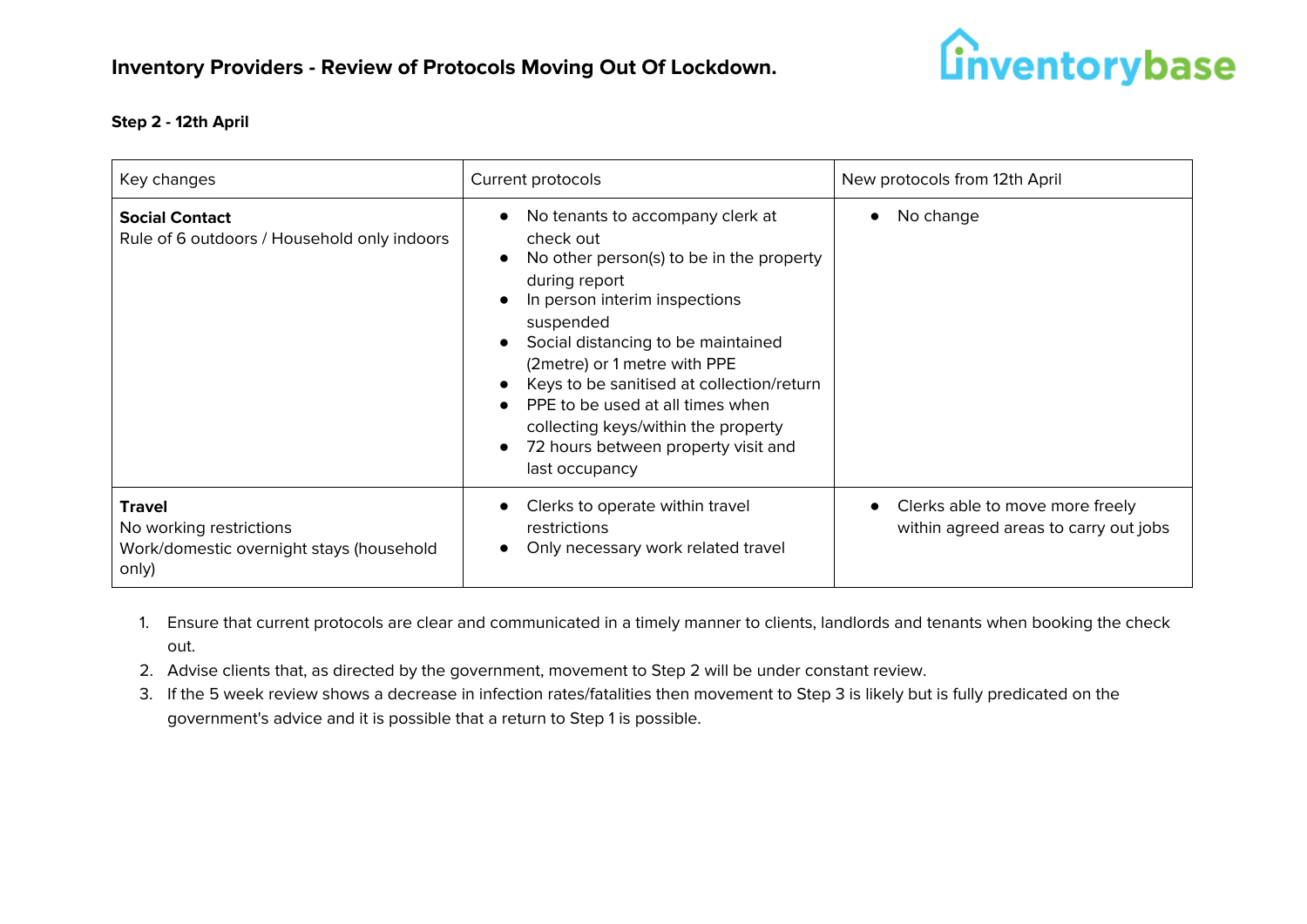

# **Step 3 - 17th May**

| Key changes                                                                                                           | Current protocols                                                                                                                                                                                                                                                                                                                                                                              | New protocols from 17th May                                                                                                                                                                                                                                                                                                                                                                                                                                |
|-----------------------------------------------------------------------------------------------------------------------|------------------------------------------------------------------------------------------------------------------------------------------------------------------------------------------------------------------------------------------------------------------------------------------------------------------------------------------------------------------------------------------------|------------------------------------------------------------------------------------------------------------------------------------------------------------------------------------------------------------------------------------------------------------------------------------------------------------------------------------------------------------------------------------------------------------------------------------------------------------|
| <b>Social Contact</b><br>Max 30 people outdoors<br>Rule of 6 outdoors or two Household indoors<br>(subject to review) | No tenants to accompany clerk at<br>check out<br>No other person(s) to be in the property<br>during report<br>In person interim inspections<br>suspended<br>Social distancing (2metre) or 1 metre<br>with PPE<br>Keys to be sanitised at collection/return<br>PPE to be used at all times when<br>collecting keys/within the property<br>72 hours between property visit and<br>last occupancy | Tenants allowed to accompany clerk<br>at check out but kept to min 2<br>persons<br>Interim inspections to recommence<br>whilst adhering to government<br>advice/guidelines<br>Social distancing (2metre) or 1 metre<br>with PPE/no person in the same room<br>as clerk<br>Keys to be sanitised at<br>collection/return<br>PPE to be used at all times when<br>collecting keys/within the property<br>72 hours between property visit and<br>last occupancy |
| <b>Travel</b><br>No working restrictions<br>Work/domestic overnight stays only                                        | Clerks able to move more freely within<br>agreed areas to carry out jobs                                                                                                                                                                                                                                                                                                                       | No change                                                                                                                                                                                                                                                                                                                                                                                                                                                  |

- 1. Ensure that current protocols are clear and communicated in a timely manner to clients, landlords and tenants when booking the check out.
- 2. Advise clients that, as directed by the government, movement to Step 3 will be under constant review.
- 3. If the 5 week review shows a decrease in infection rates/fatalities then movement to Step 4 is likely but is fully predicated on the government's advice and it is possible that a return to Step 1 or 2 is possible.